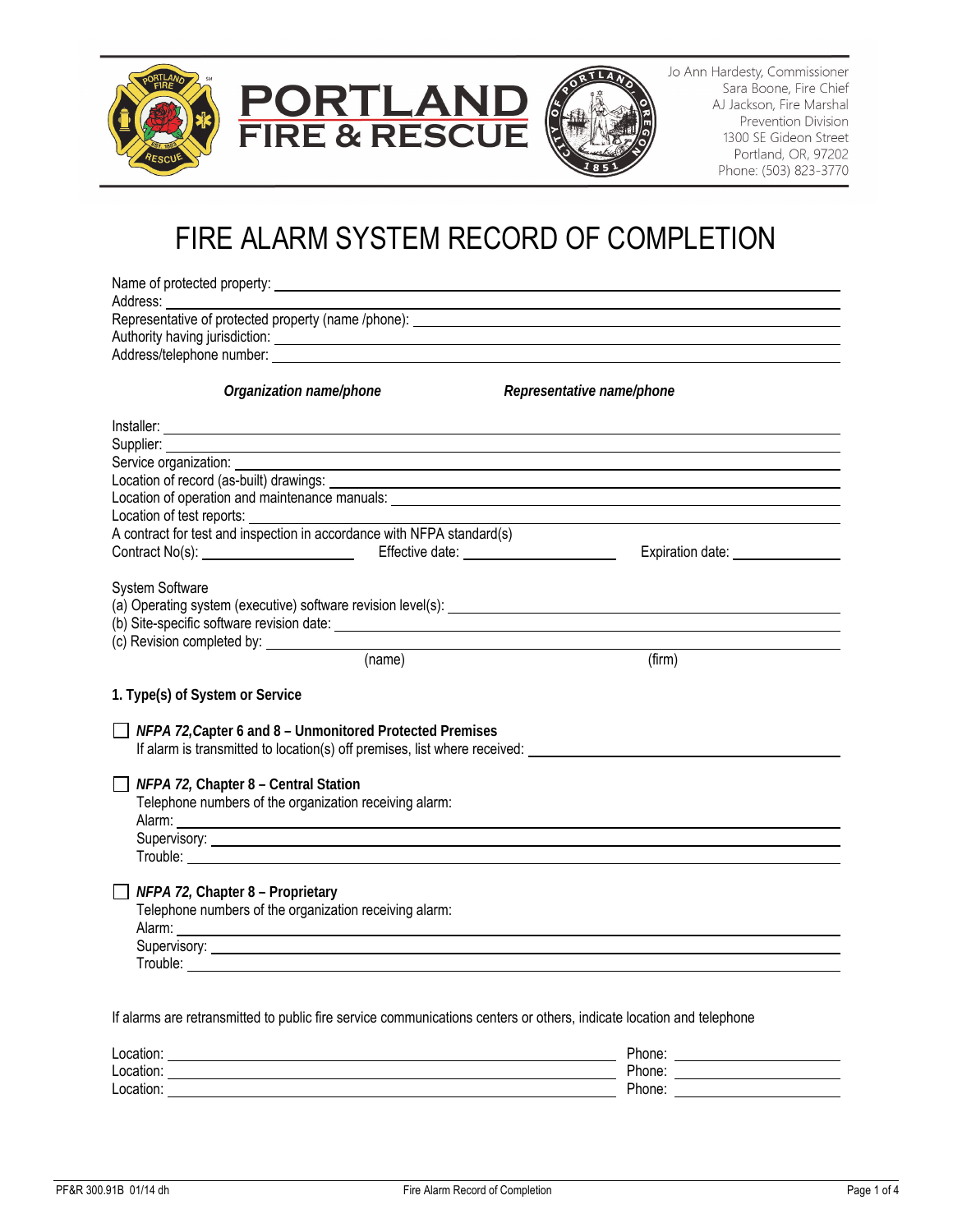**Means of transmission of signals from the protected premises to the central station:** 

|                                                                            | $\left( a\right)$ $\qquad \qquad$ $\qquad \qquad$ $\qquad$ $\qquad$ $\qquad$ $\qquad$ $\qquad$ $\qquad$ $\qquad$ $\qquad$ $\qquad$ $\qquad$ $\qquad$ $\qquad$ $\qquad$ $\qquad$ $\qquad$ $\qquad$ $\qquad$ $\qquad$ $\qquad$ $\qquad$ $\qquad$ $\qquad$ $\qquad$ $\qquad$ $\qquad$ $\qquad$ $\qquad$ $\qquad$ $\qquad$ $\qquad$ $\qquad$ $\qquad$ |
|----------------------------------------------------------------------------|---------------------------------------------------------------------------------------------------------------------------------------------------------------------------------------------------------------------------------------------------------------------------------------------------------------------------------------------------|
|                                                                            | $\overline{a}$ (b) $\overline{a}$                                                                                                                                                                                                                                                                                                                 |
|                                                                            | System location: <u>example and the system</u> control of the system of the system of the system of the system of the system of the system of the system of the system of the system of the system of the system of the system of t                                                                                                               |
| $\Box$ NFPA 72, Chapter 9 – Auxillary                                      | Indicate type of connection: $\Box$ Local energy $\Box$ Shunt $\Box$ Parallel telephone                                                                                                                                                                                                                                                           |
| 2. Record of System Installation                                           |                                                                                                                                                                                                                                                                                                                                                   |
| but prior to conducting operational acceptance tests.)                     | (Fill out after installation is complete and wiring is checked for opens, shorts, ground faults, and improper branching,<br>This system has been installed in accordance with the NFPA standards as shown below, was inspected by                                                                                                                 |
|                                                                            |                                                                                                                                                                                                                                                                                                                                                   |
|                                                                            | <i>NFPA 72,</i> Chapters $1 \square 2 \square 3 \square 4 \square 5 \square 6 \square 7 \square 8 \square 9 \square 10 \square 11 \square$ (check all that apply)                                                                                                                                                                                 |
| NFPA 70, National Electricail Code, Article 750                            |                                                                                                                                                                                                                                                                                                                                                   |
| Manufacturer's instructions                                                |                                                                                                                                                                                                                                                                                                                                                   |
|                                                                            | Other (specify): <u>the contract of the contract of the contract of the contract of the contract of the contract of the contract of the contract of the contract of the contract of the contract of the contract of the contract</u>                                                                                                              |
|                                                                            |                                                                                                                                                                                                                                                                                                                                                   |
|                                                                            | Organization: <u>contract of the contract of the contract of the contract of the contract of the contract of the contract of the contract of the contract of the contract of the contract of the contract of the contract of the</u>                                                                                                              |
| 3. Record of System Operation                                              |                                                                                                                                                                                                                                                                                                                                                   |
| and found to be operating properly in accordance with the requirements of: | Documentation in accordance with Inspection Testing Form, Figure 10.6.2.3, is attached ______________________                                                                                                                                                                                                                                     |
|                                                                            | NFPA 72, Chapters $1 \square 2 \square 3 \square 4 \square 5 \square 6 \square 7 \square 8 \square 9 \square 10 \square 11 \square$ (check all that apply)                                                                                                                                                                                        |
| NFPA 70, National Electrical Code, Article 750                             |                                                                                                                                                                                                                                                                                                                                                   |
| Manufacturer's instructions                                                |                                                                                                                                                                                                                                                                                                                                                   |
|                                                                            |                                                                                                                                                                                                                                                                                                                                                   |
|                                                                            | Date: <u>_________________________</u>                                                                                                                                                                                                                                                                                                            |
|                                                                            |                                                                                                                                                                                                                                                                                                                                                   |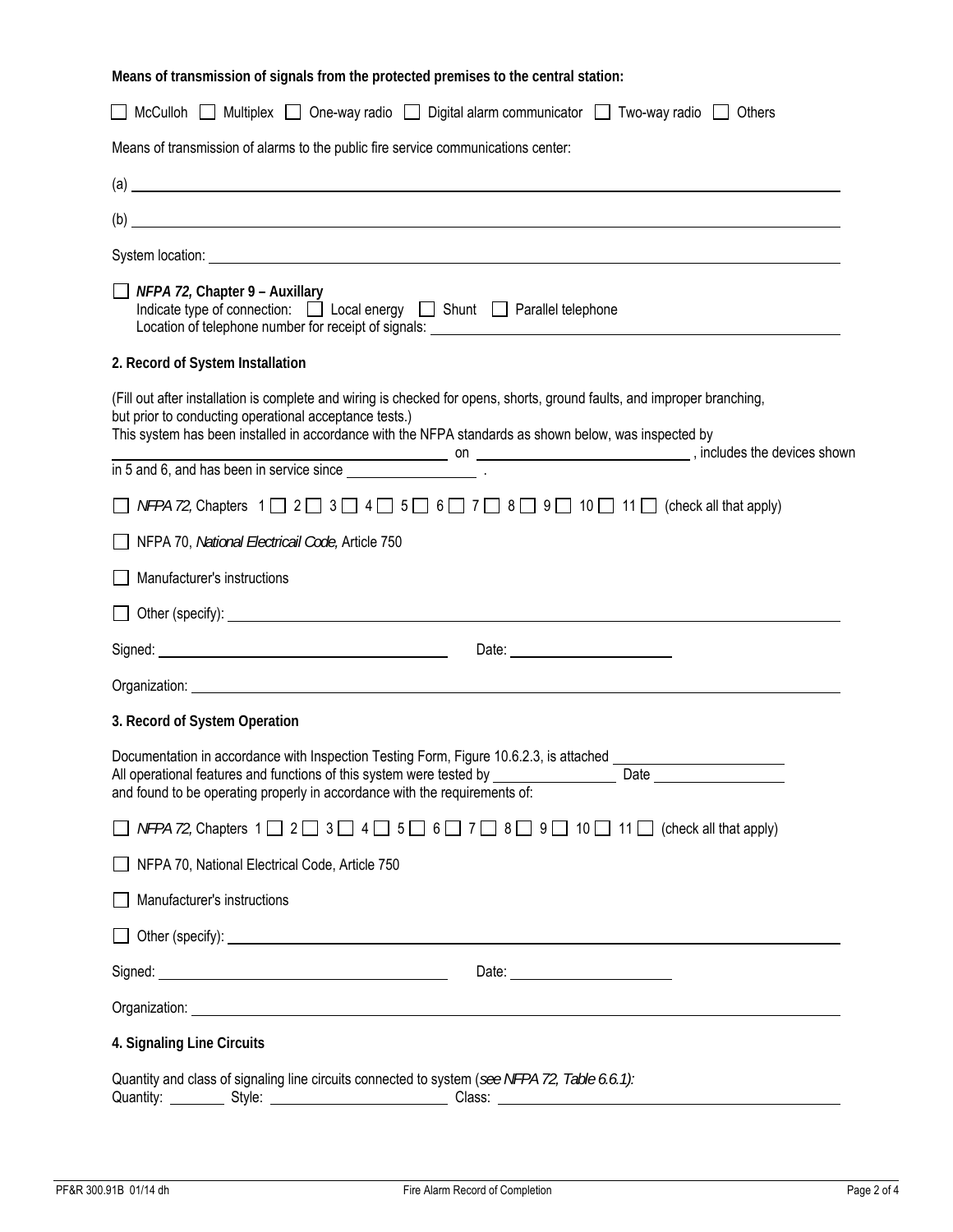#### **5. Alarm - Initiating Devices and Circuits**

| MANUAL                                                                                               |  |  | (a) Manual stations: Non-coded _____________________Transmitters ______________Code _____________Addressable<br>(b) Combination Manual fire alarm and guard's tour coded stations __________________________________ |
|------------------------------------------------------------------------------------------------------|--|--|----------------------------------------------------------------------------------------------------------------------------------------------------------------------------------------------------------------------|
| <b>AUTOMATIC</b>                                                                                     |  |  |                                                                                                                                                                                                                      |
|                                                                                                      |  |  | Partial <u>_________________________________</u>                                                                                                                                                                     |
|                                                                                                      |  |  |                                                                                                                                                                                                                      |
| (a) Smoke detectors ______ lon ______ Photo _________ Addressable _____________                      |  |  |                                                                                                                                                                                                                      |
| (b) Duct detectors ______ lon ____________ Photo _____________ Addressable _______________           |  |  |                                                                                                                                                                                                                      |
| (c) Heat detectors FT RR FT/RR RC Addressable                                                        |  |  |                                                                                                                                                                                                                      |
| (d) Sprinkler waterflow indicators: Transmitters Moncoded Coded Addressable                          |  |  |                                                                                                                                                                                                                      |
| (e) The alarm verification feature is $\Box$ disabled $\Box$ enabled, change from seconds to seconds |  |  |                                                                                                                                                                                                                      |
| (f) Other (list):                                                                                    |  |  |                                                                                                                                                                                                                      |

# **6. Supervisory Signal-Initiating Device and Circuits**

# **Guard's Tour (indicate quantity of devices)**

- (a) Coded stations
- (b) Noncoded stations

| Compulsory guard's tour system comprised of                                        | transmitter stations and intermediate stations |
|------------------------------------------------------------------------------------|------------------------------------------------|
| Note: Combination devices are recorded under 5(b), Manual, and 6(a), Guard's Tour. |                                                |

#### **Sprinkler System**

- $(a)$   $\Box$  Valve supervisory switches
- $(b)$  Building temperature points
- (c)  $\Box$  Site water temperature points
- $(d)$  Site water supply level points

#### **Electric fire pump**

- (a)  $\Box$  Fire pump power
- (b)  $\Box$  Fire pump running
- $(c)$  **Phase reversal**

### **Engine-driven fire pump**

- (a)  $\Box$  Selector in auto position
- $(b)$   $\Box$  Engine or control panel trouble
- $(c)$  Fire pump running

# **Engine-Driven Generator**

- (a)  $\Box$  Selector in auto position
- $(b)$   $\Box$  Control panel trouble
- $(c)$  Transfer switches
- (d)  $\Box$  Engine running

Other supervisory function(s) (specify):